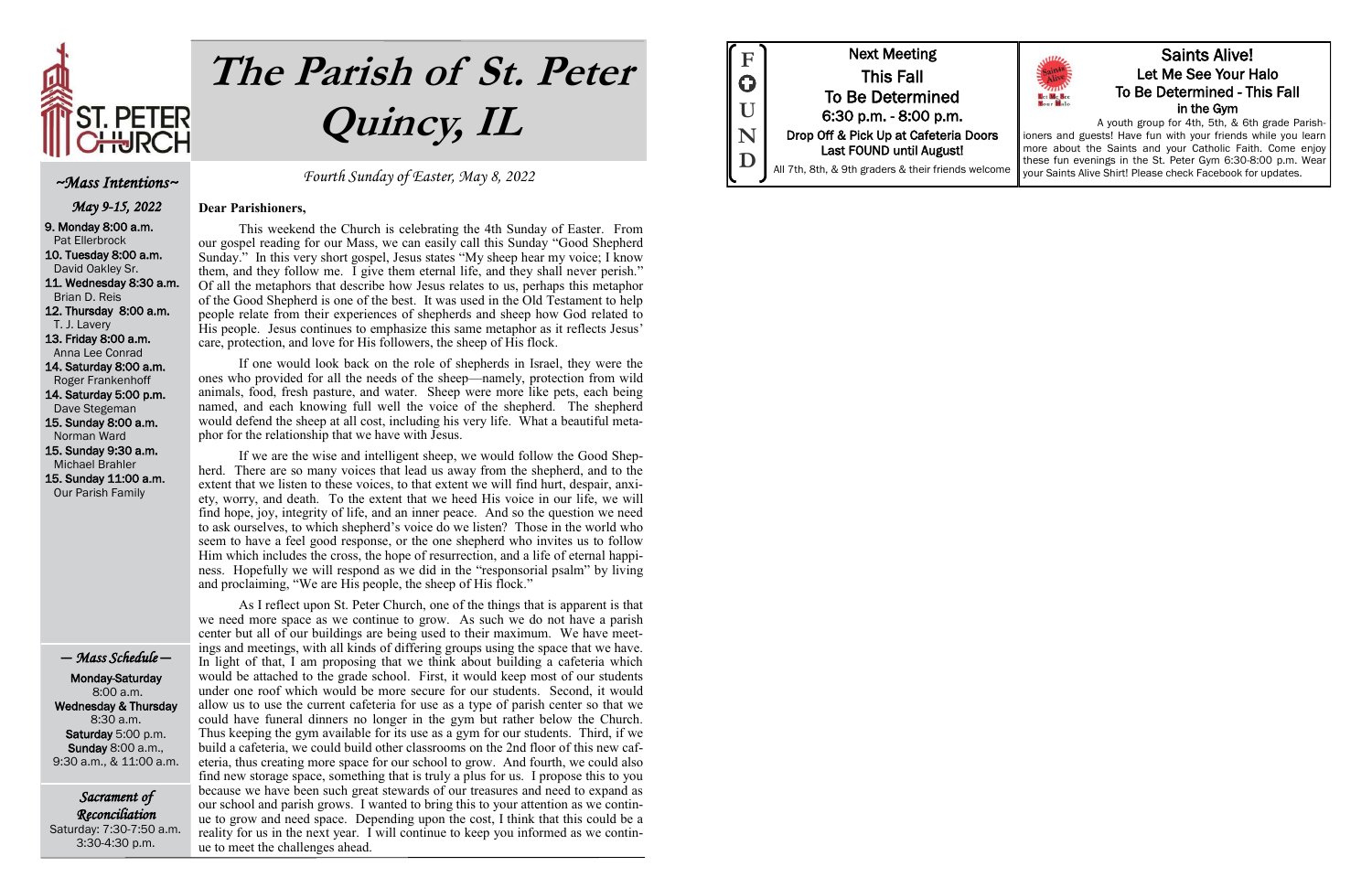# **The School of St. Peter**

School of St. Peter 2500 Maine Street Quincy, IL 62301 Phone: 217-223-1120 Website: www.stpeterschool.com Email: c.venvertloh@cospq.org

## Week of May 8, 2022 A Message from Mrs. Cindy Venvertloh *"St. Peter School provides a quality education built on Catholic values and teachings."*



### WHAT IS HAPPENING THIS WEEK?

 Monday, May 9: 7th gr field trip to Ill. Veterans Home; 8th gr field trip - JA Finance Park.

Tuesday, May 10: 6:30 p.m. 7th gr. Discipleship Meeting followed by DC meeting.

Wednesday, May 11: 8:30 a.m. Children's Mass; Blessing Hospital Helicopter visit 10:00 a.m.

### i Heart Check for Tim

Thursday, May 12: 6th gr. DARE graduation—held in church; Kindergarten Screening for incoming K students.

Friday, May 13: Kindergarten Screening for incoming Kindergarten students.

### Job Openings for 2022-2023 School Year

### Daycare Coordinator

### Welcome!

Please welcome to our parish family Rose Blakeley! i

### Fellowship Friday

 Join us for Fellowship Friday after 8:00am Mass this week (5/13). Come for Mass, fellowship, coffee and treats!



### Are you looking for ways to be involved and share ideas to support St. Peter School?

Would you like to earn service hours for your time?

The St. Peter Grade School Association's mission is to provide support to our educators and encourage the connection between the families and our school. The GSA also sponsors and organizes school events, which deepen our community spirit and enrich our children's social and developmental experiences at St. Peter School. Meetings are held once a month and we would love to have you join. We have open board positions for the 2022/2023 school year.

# FOR MORE INFO, CALL JENNY

217.242.4175 or email: jenny.willingham@gmail.com

 April 13th, 2017 Timothy Haley, age 26, died from an unknown heart issue while playing cards with friends. It was identified as a Fatal Ventricular Arrhythmia due to Cardimegaly with hypertrophy.

### ١ Easter Lilies

### i St. Veronica Guild

 His family and friends are hosting a benefit "Heart check for Tim" on Saturday, May 14th from 10 am-8pm at the K of C grounds. This event will honor Timothy with a Wiffle ball tournament, motorcycle Poker Run, silent auction, basket raffle, food and cash bar. This event is to raise awareness for unknown heart conditions and provide free on-site heart screenings for high school students by QMG. Our goal is to help prevent one family from going through the pain of losing a loved one as we have.

The St. Veronica Guild will meet Thursday, May 12 in the Lower Level of the rectory at 8:30 a.m., making prayer shawls & blankets for those who need to feel the love of Jesus in a time of need. All are welcome, please join us!

> Part of the proceeds raised will go to the Tim Haley Fund with the Quincy Medical Group Foundation. It will help families who have children diagnosed with heart conditions who need medical care outside of our local community, for the expenses that come with travel.

> The other part of the proceeds will go to the Timothy L Haley Scholarship Fund at QND. The Scholarship is given to a Senior or Seniors that play sports during their 4 years at QND with the highest GPA. We hope to see you Saturday, May 14th.

> Any questions about the benefit please contact Matt Witte 217-257-9636.

### **Baptisms**

 Ryan Scott Watson, son of Grace Peters, was made a child of God through the reception of the sacrament of Baptism on Saturday, April 30, 2022.

Hendrix Gregory Forrest, son of Dustin & Erin (Wiemelt) Forrest, and Aidan Gabriel Thibodeau & Henley Brynn Thibodeau, children of Seth & Lauren (Schuckman) Thibodeau, were made children of God through the reception of the sacrament of Baptism on Sunday, May 1, 2022.

> Wednesday: Cheese pizza, romaine/lettuce/spinach salad, fruit.

 If you contributed towards the Easter Lilies, please take one how from the Narthex, while supplies last.

### Totus Tuus is Back!!

 St. Peter and St. Francis will be sponsoring Totus Tuus (Catholic Kids Camp) this summer. It will be held at St. Peter this year. Save the date for students going into  $7<sup>th</sup>$  -  $12<sup>th</sup>$  grade on Sunday, July 24th – Thursday, July 28th (evenings) and students going into  $1^{st}$  - 6<sup>th</sup> grade on Monday, July 25<sup>th</sup> - Friday, July 29th (daytime).

### PSR Teachers & Substitutes Needed for Next Year

 Let us thank all those who teach........Educating is an act of Love; it is like giving life....

 Our PSR (Parish School of Religion) Group is looking for teachers and substitutes for the 2022-2023 school year. If you are interested or want more details please contact Gina Wolf, PSR Coordinator at 217-257-9966 or at g.wolf@cospq.org. Thank you for your consideration.

### QND Cheerleading Tryouts for 2022-2023

When: May 16, 17, 18

Where: QND Gym

١

Time: May 16: 6:00-9:00 (mandatory parent meeting 6:00- 6:30. Must have parent or guardian present to try out). May 17: 6:00-9:00, May 18: 6:00 until done. This is actual tryout night, when every one is finished trying out the girls can leave and will come back for their envelopes at a designated time.

 Be a part of a QND tradition! Have fun, make friends and cheer on your school sports teams! Be a leader for your school! For questions contact: QND Cheer Coach Tracy Grant at 217- 257-2524 or email at tgrant24@att.net. It's a great year to be a Raider Cheerleader!

Please keep the following in your prayers: ~Kristopher Schreacke ~Elias Erd ~Lilli Foster ~lan Mehaffy<br>~Hunter Hildebrand ~Isabella Benner ~Hunter Hildebrand ~Isabella Benner ~Jack Terford ~Natalie Meyer ~Theresa Althoff ~Rose Hockgraver ~Bonnie Haubrich ~Mike Creek ~Alden & Joyce Shipp ~Norma Johnson ~Ted Kemner<br>~Judie Mehaffy ~ ~Jim Steinkamp ~ ~Amy Seibert  $\sim$ Judie Mehaffy  $\sim$ Jim Steinkamp ~Priscilla & Bill Morrison ~Julie Eftink ~Jo Buckley ~Kathy Schuckman ~John & Barb Meyer ~Billy Smith ~Ken & Barb Wolf ~Joan Wilson ~Anonymous ~Evelyn Garrett ~JoAnn Schaefer ~Mark & Diane Zoller

To have a name added to this list, please call the Parish Office at 222-3155 or email church@cospq.org.

### MENU

Monday: Hamburger on bun, chips, corn, fruit.

Tuesday: Chicken nuggets, mashed potatoes/gravy, fresh veggies, fruit.

Thursday: Hot dog/bun, baked chips, green beans, fruit.

Friday: Sack Lunch: Ham/ cheese rollup, carrots, jello with fruit, RK treat.

### CELEBRATING GRANDPARENT/SPECIAL PERSON'S DAY



We welcomed over 425 visiting grandparents this past Friday at our Grandparent/ Special Person's Day celebration. Guests joined us for Mass, a musical performance, classroom visits and lunch! We were so extremely grateful to celebrate this special event again!

### Daycare Coordinator Position Open For 2022-2023 School Year

 Hours of work take place from 2:15-5:45 Monday-Friday. Duties include: providing a safe and enjoyable environment for students & day care staff, supervising daycare staff & assigning tasks, printing out weekly attendance, working with kitchen manager to provide snacks, billing families for daycare use, familiarizing oneself with students and parent, having computer skills, maintaining a clean environment, cleaning & sanitizing work area & providing activities for 50-70 students in graders Preschool 4's-8th. If you are interested send a resume along with two or more references to Mrs. Cindy Venvertloh at 2500 Maine Street, Quincy, IL 62301. If we are unable to fill this position we will not be able to offer St. Peter School Afterschool daycare in the fall.